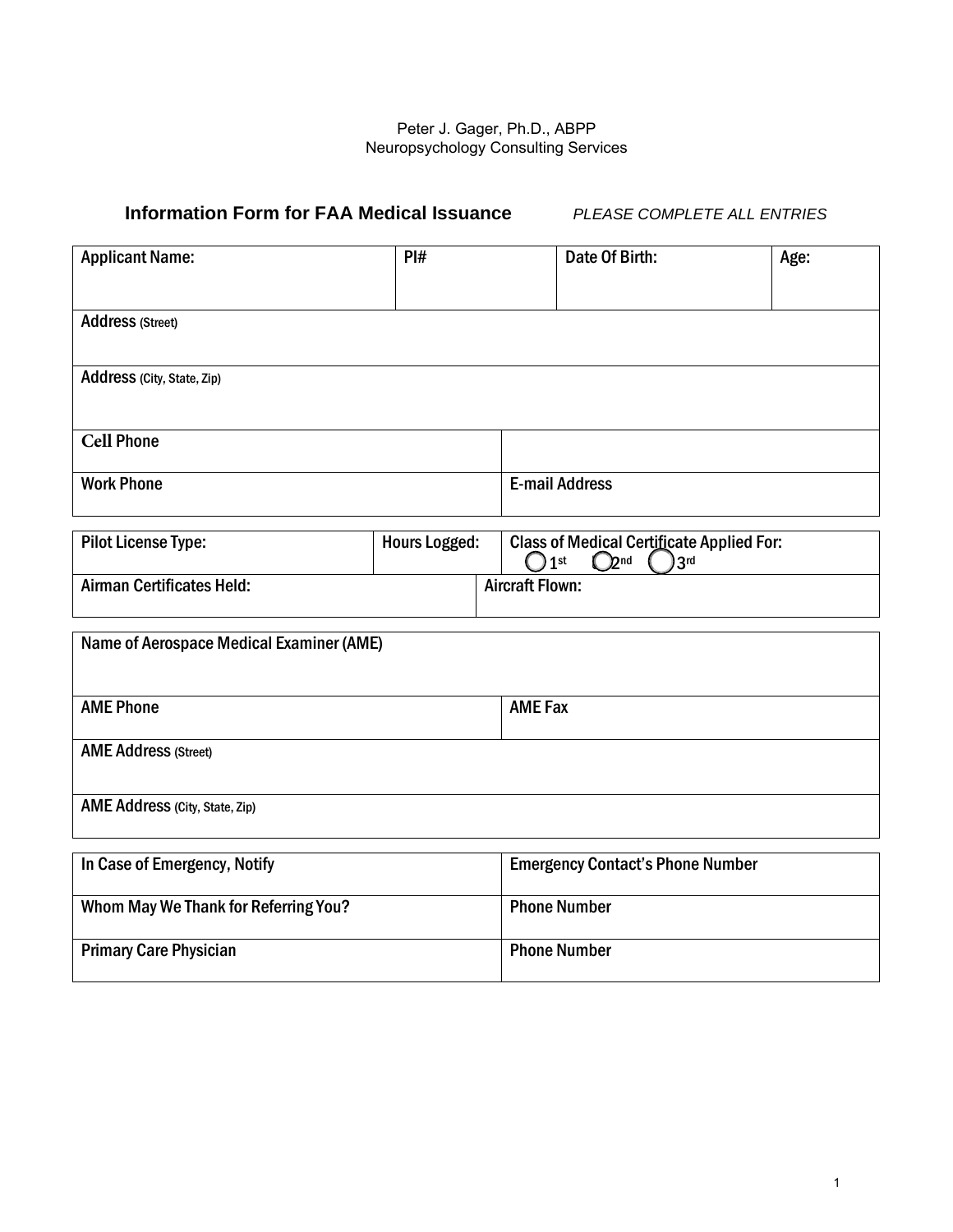# **Informed Consent for Aerospace Medical Evaluation**

You have been referred for a neuropsychological/psychological evaluation by Peter Gager, Ph.D., because you are applying for an Airman (and/or Student Pilot) Medical Special Issuance Certificate from the Federal Aviation Administration. This evaluation involves the completion of several neuropsychological and/or psychological measures and an interview to learn about your background and medical situation and circumstances related to it. It also may also entail a thorough record review and contacts with others who know you well. This evaluation will be conducted in accordance with the relevant FAA guidelines.

Please respond to all tests and interview questions as truthfully and completely as you can. My responsibility is to get as accurate an idea as possible about your experiences, your current situation, and your current mental health status.

This evaluation is NOT for the purpose of treatment or counseling and no doctor-patient relationship is formed or implied. The FAA alone makes the final determination regarding your eligibility for special issuance. You agree to pay all fees at the time of the evaluation. Reports will not be released without payment. Unpaid fees might be referred to a collection agency.

Your participation in this evaluation is voluntary. I will not conduct the evaluation without your signature on this document. You have the right to stop the evaluation at any time. There may be consequences to your Medical Certification if you stop the evaluation. You also are also welcome to consult with an attorney, your Aerospace Medical Evaluator (AME), ALPA representative, Federal Aviation Authority or anyone else you feel can support you at any time.

There are limits to confidentiality. Once the report and supporting documents are released, I have no control over where it is sent or shared. If you have any questions now or at any time during the evaluation process, please feel free to ask.

#### PLEASE SIGN BELOW:

I understand the above explanation and I am willing to proceed with this evaluation. I understand the FAA and my AME will use this evaluation in determining my request for an Airman (Student Pilot) Medical Certificate.

I voluntarily consent to authorize the examiner, Peter Gager, Ph.D., to use and disclose my health information (including this evaluation, all test results, additional information and documents provided by me and any additional information requested) to the FAA Aerospace Medical Certification Division and my AME (Aerospace Medical Examiner).

\_\_\_\_\_\_\_\_\_\_\_\_\_\_\_\_\_\_\_\_\_\_\_\_\_\_\_\_\_\_\_\_\_\_\_\_\_\_\_\_\_\_\_\_\_\_\_\_\_\_\_\_\_\_\_\_\_\_\_\_\_\_\_\_\_\_\_\_\_\_\_\_\_\_\_\_\_\_\_\_\_\_\_\_\_\_\_\_\_\_\_\_\_

Your Signature: \_

| Date: |  |
|-------|--|
|-------|--|

AME Name (Please print)

\_\_\_\_\_\_\_\_\_\_\_\_\_\_\_\_\_\_\_\_\_\_\_\_\_\_\_\_\_\_\_\_\_\_\_\_\_\_\_\_\_\_\_ \_\_\_\_\_\_\_\_\_\_\_\_\_\_\_\_\_\_\_\_\_\_\_\_\_\_\_\_\_\_\_\_\_\_\_\_\_\_\_\_\_\_

AME Address City, State, Zip

AME Phone **Fax** Fax Email

\_\_\_\_\_\_\_\_\_\_\_\_\_\_\_\_\_\_\_\_\_\_\_ \_\_\_\_\_\_\_\_\_\_\_\_\_\_\_\_\_\_\_\_\_\_\_ \_\_\_\_\_\_\_\_\_\_\_\_\_\_\_\_\_\_\_\_\_\_\_\_\_\_\_\_\_\_\_\_\_\_\_\_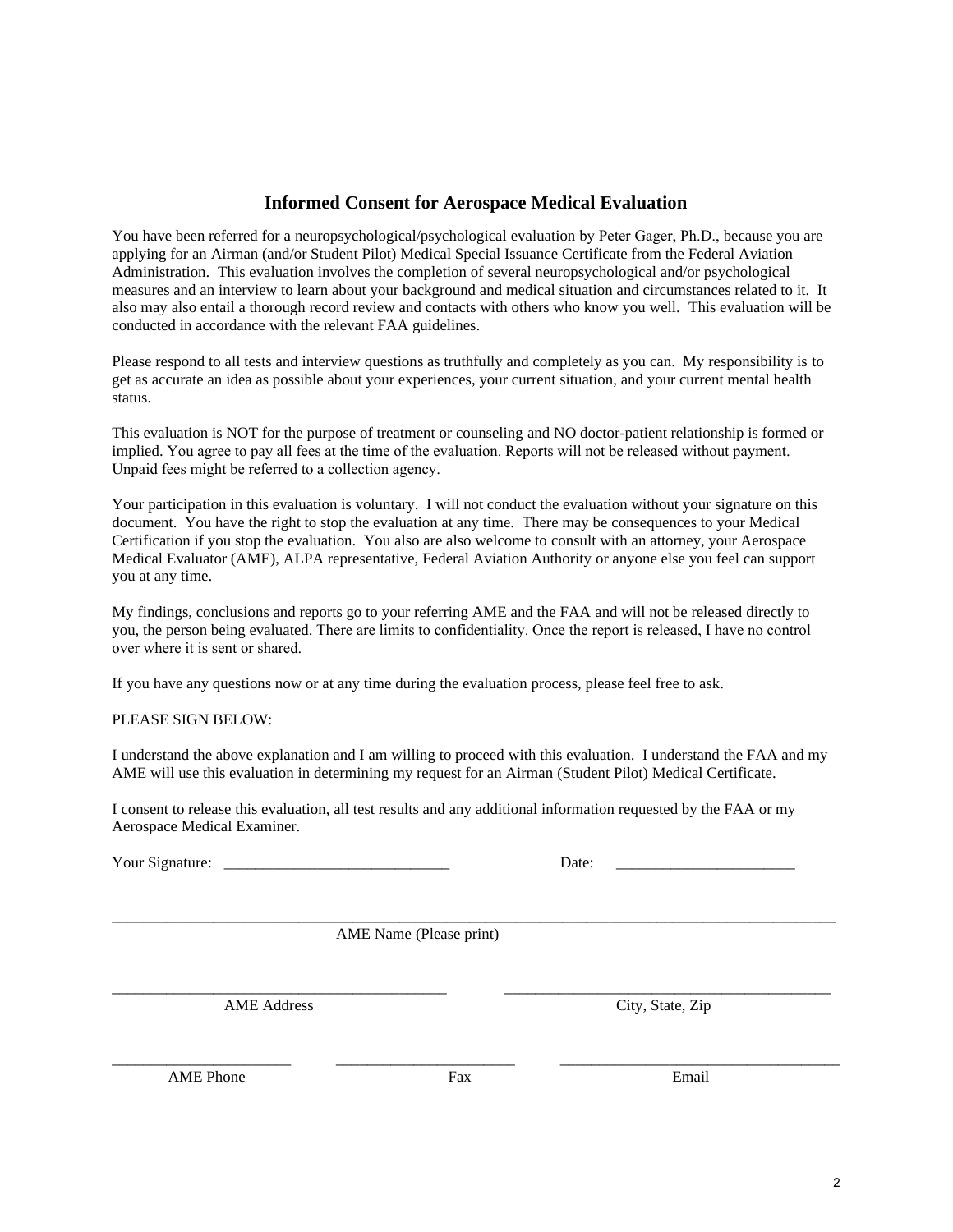# **Required Records**

Please have the following records submitted directly to this office PRIOR to scheduling your evaluation. Failure to do so may result in unnecessary delays, incomplete testing and possible denial of your application!

# For **ALL** evaluations:

| Information to submit to the neuropsychologist for review PRIOR to your appointment                                                                                                                                                                                                                                                            |  |
|------------------------------------------------------------------------------------------------------------------------------------------------------------------------------------------------------------------------------------------------------------------------------------------------------------------------------------------------|--|
| An FAA letter delineating exactly what the FAA requires of you                                                                                                                                                                                                                                                                                 |  |
| A complete copy of your FAA medical records.                                                                                                                                                                                                                                                                                                   |  |
|                                                                                                                                                                                                                                                                                                                                                |  |
| You should request a copy of your FAA records be sent directly by the Aerospace Medical Certification<br>Division (AMCD) in Oklahoma City, Oklahoma via submitting a Request for Airman Records<br>(Form 8065-2) available on the FAA website. For further information regarding this process,<br>please call (405) 954-4821. Select option 4. |  |
| Copies of any prior FAA-related psychiatric, psychological or neuropsychological evaluation, including                                                                                                                                                                                                                                         |  |
| Coascreen                                                                                                                                                                                                                                                                                                                                      |  |

#### For **Medical** evaluations, in addition:

| Information to submit to the neuropsychologist for review PRIOR to your appointment |  |
|-------------------------------------------------------------------------------------|--|
| Relevant medical records documenting prior diagnosis or treatment.                  |  |

## For **SSRI** evaluations, in addition:

| Information to submit to the neuropsychologist for review PRIOR to your appointment                                                       |  |
|-------------------------------------------------------------------------------------------------------------------------------------------|--|
| Copies of all records and progress notes regarding prior psychiatric or substance-related<br>hospitalizations, observations or treatment. |  |
| Academic records, including transcripts, 504 plans IEPs, any academic accommodations, etc. and/or<br>post-secondary records.              |  |
| <b>Arrest and Court Records</b>                                                                                                           |  |
| Documentation of any additional medical conditions and ALL medications used                                                               |  |
| All previous psychological or neuropsychological evaluation reports                                                                       |  |

## For **ADHD** evaluations, in addition:

| Information to submit to the neuropsychologist for review PRIOR to your appointment                      |  |
|----------------------------------------------------------------------------------------------------------|--|
| All medical records documenting prior diagnosis or treatment for ADHD/ADD.                               |  |
| It must include dates of treatment or evaluation,                                                        |  |
| Name, Dosage and Dates medications were started and stopped.                                             |  |
| Academic records, including transcripts, 504 plans IEPs, any academic accommodations, etc. for           |  |
| children from times both on and off the medication.                                                      |  |
| Adults with ADHD and no recent school information, send in a copy of your drivers' record from each      |  |
| state in which a license has ever been held for the last 10 years.                                       |  |
| All previous psychological or neuropsychological evaluation reports                                      |  |
| Copies of all records regarding prior psychiatric or substance-related hospitalizations, observations or |  |
| treatment.                                                                                               |  |